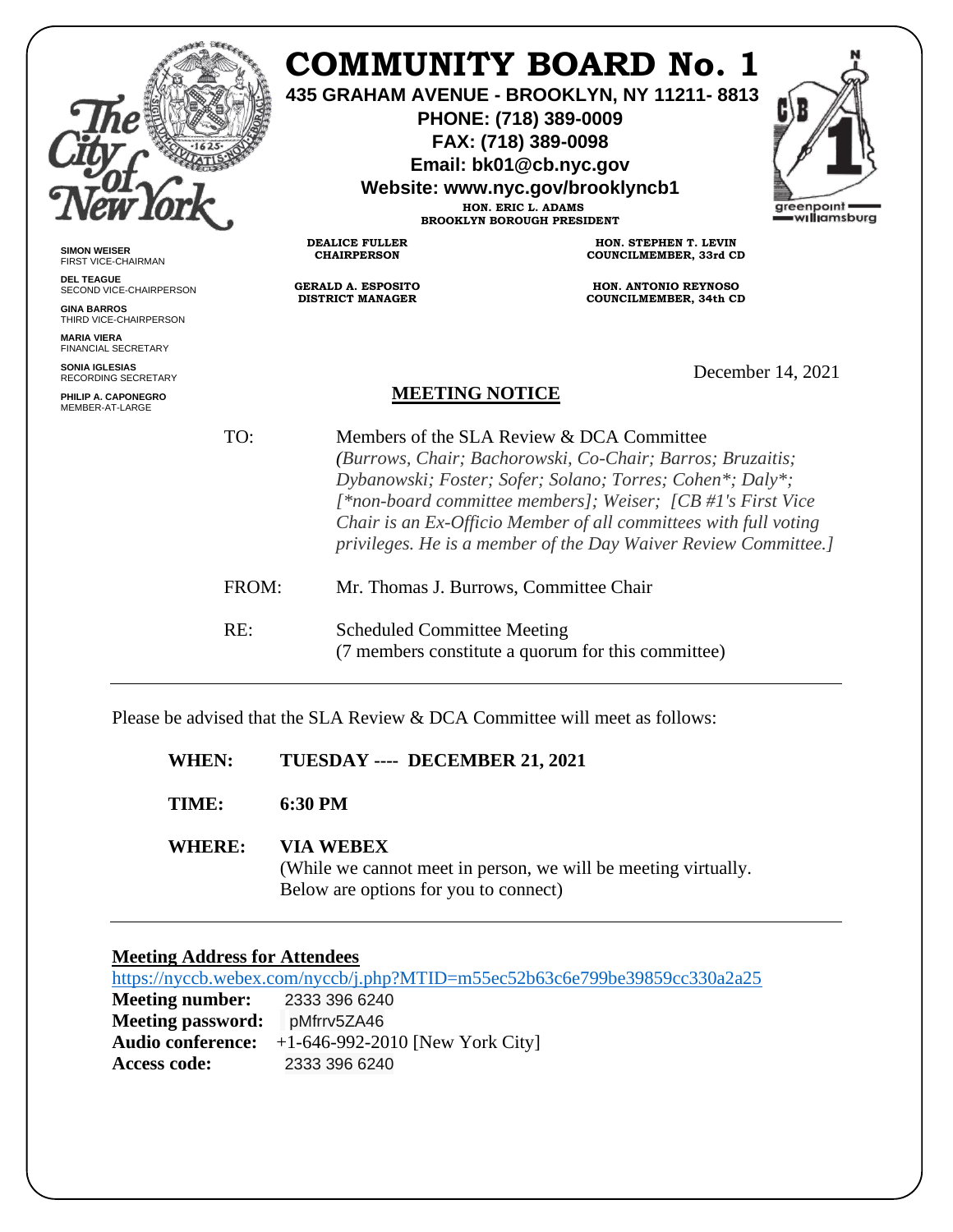# **AGENDA**

# **Items Announced at the September 14, Public Hearing (Postponed)**

**New**:

1) 24 Oak LLC, 1 Oak Street, (New, liquor, wine, beer, cider, legitimate theater or concert hall). Postponed.

2) Cheeseboat LLC, 80 Berry Street, (Corporate Change, liquor, wine, beer, cider, rest) Postponed.

3) Vantage Point Hospitality LLC, 1 Oak Street, (New, liquor, wine, beer, cider, legitimate theater or concert hall). Postponed.

#### **Items Previously Announced (Postponed) New:**

1) Pizza Lobo Brooklyn,1145 Manhattan Avenue, (New, liquor, wine, beer, cider, bar, tavern). Previously Postponed.

2) 180 Franklin LLC, dba Bar Americano, 180 Franklin Street, (New, liquor, wine, beer, cider, tavern) Need to meet with Greenpoint Coalition, Postponed.

3) Abba Bar and Grill Corp, 492 Grand Street, (Corporate change, liquor, wine, beer, cider, rest) Postponed.

4) Bees Knees Management LLC, dba Bees Knees, 67 North 7th Street, (New, liquor, wine, beer, cider, rest) Postponed because of Time Constraint.

5) Bushwick Triangle INC., 1277 Flushing Avenue, (New, liquor, wine, beer, cider, bar, tavern) Postponed because of Time Constraint.

6) Coco River LLC, dba TBD, 425 Graham Avenue, (New, liquor, wine, beer, cider, bar, tavern) Postponed because of Time Constraint.

7) Entity to be formed by Forrest Dein, dba JuneShine, 56 North Street, (New, liquor, wine, beer, cider, bar Tavern) Postponed because of Time Constraint.

8) No Aloha Bar LLC, dba No Aloha, 17 Ingraham Street, (New, liquor, wine, beer, cider, bar, tavern) Postponed because of Time Constraint.

### **Items announced at the 12-7-21 Combined Public Hearing and Board Meeting NEW**

1) 76 Ainslie OPCO LLC, dba Ainslie, 76 Ainslie Street, (expansion onto Municipal Property)

2) 544 Pizza Corp., dba TBD, 544 Manhattan, (New, liquor, wine, beer, cider, pizzeria, rest)

3) 620 Lorimer Street, dba TBD, 620 Lorimer Street, (New, liquor, wine, beer, cider, pizzeria)

4) AKO Bedford Inc., dba Enso Sushi, 117 Berry Street, (New, liquor, wine, beer, cider, rest)

5) Bushwick Beer Garden LLC, dba Rebel Café & Garden LLC, 2 Knickerbocker Avenue,

(Corporate Change, liquor, wine, beer, cider, rest)

6) Café Group Inc, dba Mr. Bao, 208 Bedford Avenue, (New, wine, beer & cider, rest)

7) Cheeseboat LLC, 80 Berry Street, (Corporate Change, 80 Berry Street, (Corporate Change, liquor, wine, wine, beer, cider, rest)

8) Eris Evolution LLC, 167 Graham Avenue, (Corporate change, liquor, wine, beer, cider, bar, tavern)

9) James Gaskill or entity to be formed, TBD, 17 Meadow Street, (New, liquor, wine, beer, cider, event space)

10) Maison Provence Corp., 52 Havemeyer Street, (New, wine, beer, cider, rest)